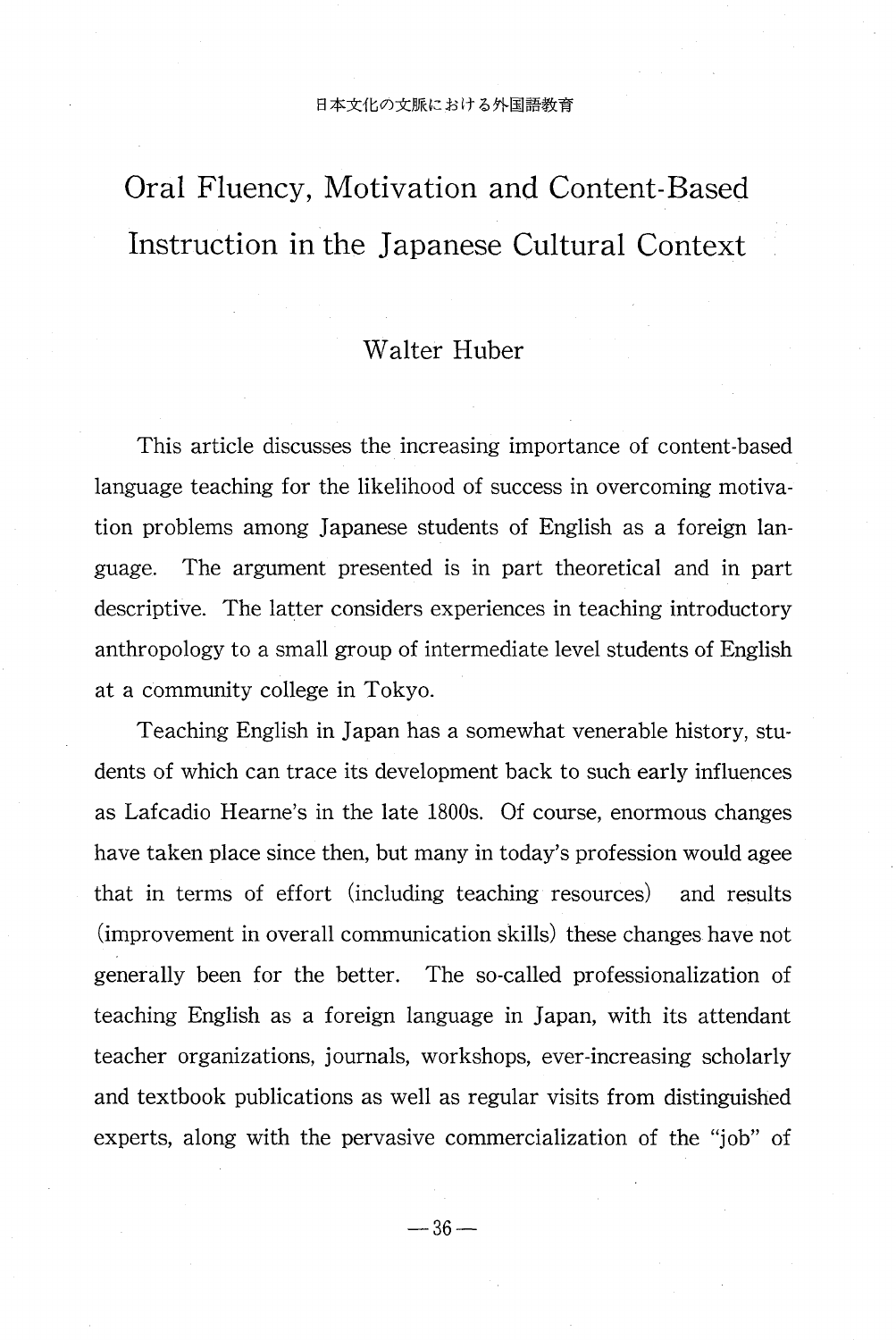teaching English, has led to a complexity of the field quite unmatched by any significant degree of success in its ability to produce more and/ or better speakers of English. This is hardly news to most experienced teachers in Japan, and often forms the basis of cynical repartee among English-speaking teachers. Nearly a decade ago, it was remarked that situation for the more than sixty million Japanese who had had three to six years English language education was one of "inarticulate literacy" (Wordell, 1985:4) . It would seem that in this respect there has been little change.

 The reasons for this state of affairs, for, indeed, this failure, are many and various. Moreover, they have as yet to be rigorously formulated and consolidated into a thorough-going critique of English language instruction in Japan. However, as tempting as this may be, it is not my intention here to expose the emperor's new clothes. Nevertheless, inasmuch as cultural, political and economic factors have an influence on a certain type of motivation, posited here as a necessary precondition of acquiring oral fluency, they will be discussed below.

In the welter of methods and theories that have been propounded and promoted in the search for the 'magic bullet' or `supermethod' of foreign and second language learning very little remains. Of interest now mainly to historians of language instruction, or as background in teacher training programs, the quest for methods has wound down and in some cases has been rejected altogether in favor of a move "beyond methods". As Richards points out:

The basic problem is that methods present a predetermined,

 $-37-$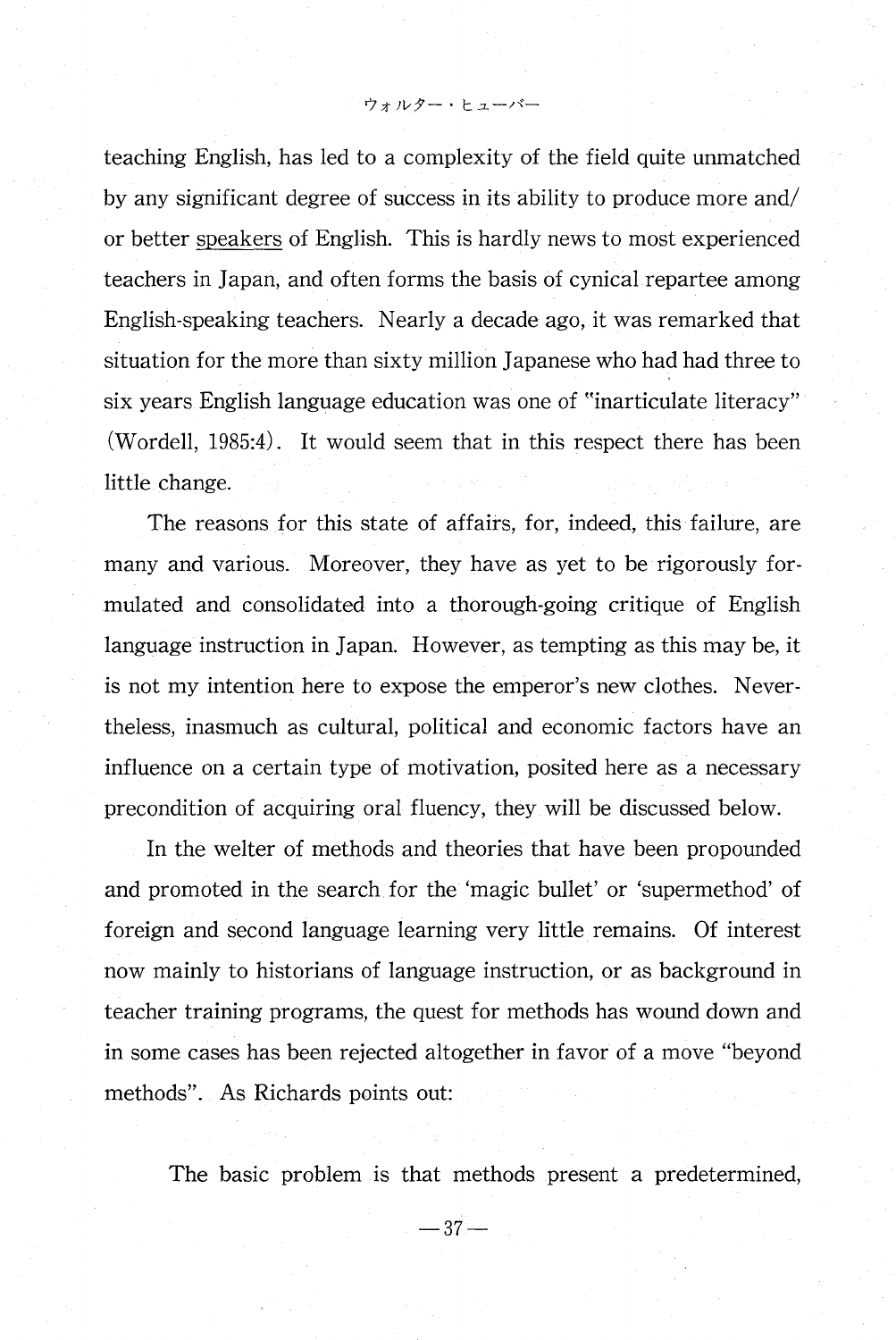packaged deal for teachers that incorporates a static view of teaching. In this view specific teacher roles, learner roles, and teaching/learning activities and processes are imposed on teachers and learners. Studies of classroom events, however, have demonstrated that teaching is not static or fixed in time but is a dynamic, interactional process in which the teacher's 'method' results from the processes of interaction between the teacher, the learners, and the instructional tasks and activities over time... Attempts to find general methods .that are suitable for all teachers and all teaching situations reflect an essentially negative view of teachers, one which implies that since the quality of teachers cannot be guaranteed, the contribution of the individval teacher should be minimized by designing teacher-proof methods. The assumption that underlies general, all-purpose methods is hence essentially this: Teachers cannot be trusted to teach well. Left to their own devices, teachers will invariably make a mess of things. A method, because it imposes a uniform set of teaching roles. teaching styles, teaching strategies, and teaching techniques on the teacher, will not be affected by the variations that are found in individual teaching skill and teaching style in the real world (1990:37) .

It is in this 'real world' aspect of language instruction that the 'real' problem lies: theories and methods have come and gone precisely because for the most part they have not been contextualized, evaluated, or, in my view most importantly, culturally grounded .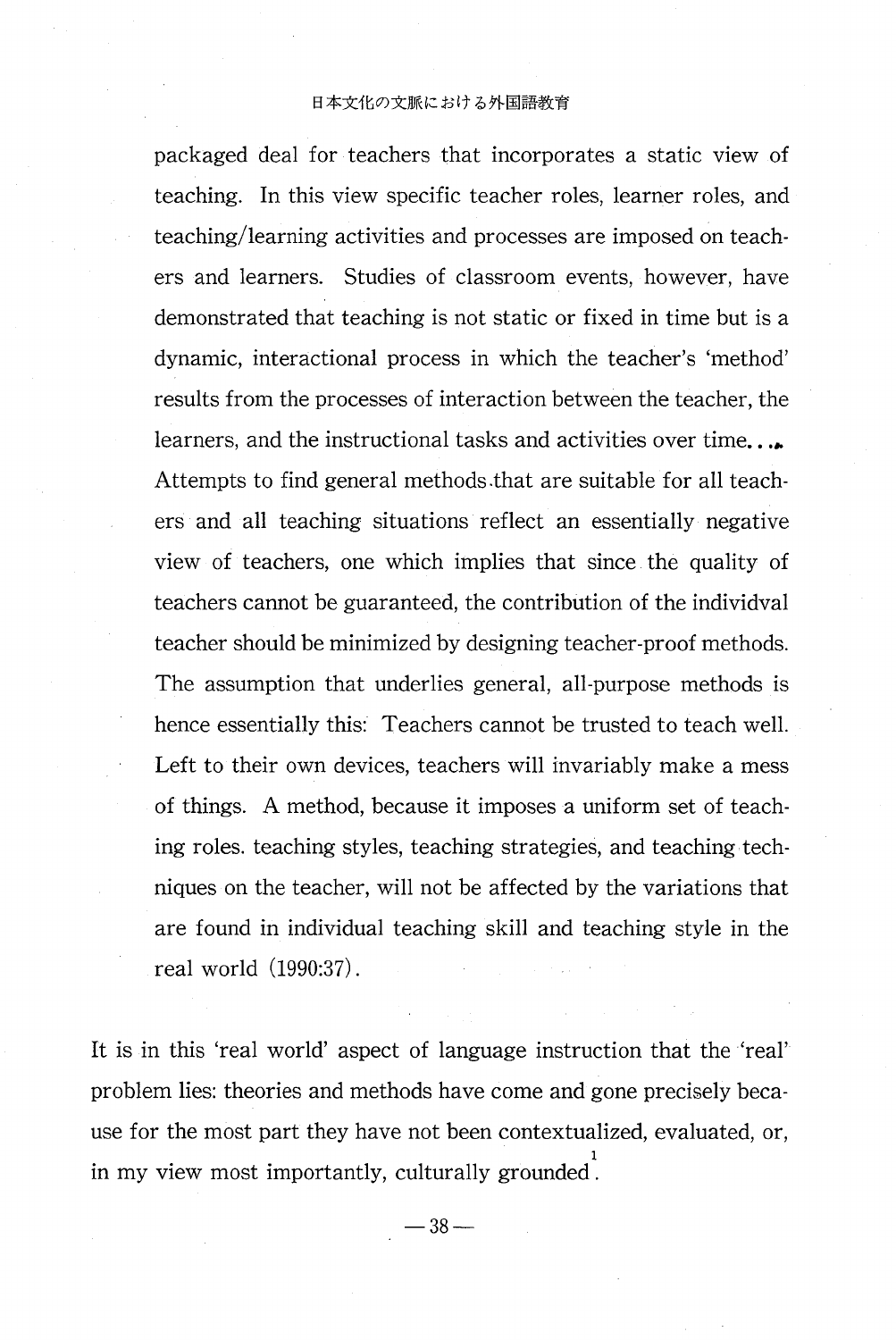Now, to be sure, there are a number of papers on Japasese culturespecific problems in journals such as *The Language Teacher* published by the Japan Association of Language Teachers, but these are fragmented pieces spread over a number of disparate issues. The bedrock issue in terms of oral fluency that needs to be addressed is the question of motivation in the Japanese cultural context. There are of course many answers to this question. Rather than compiling a long list, it is likely more fruitful here to simplify matters: there are those who want to learn English, who have *intrinsic* motivation, and those who have to, who apply themselves under *extrinsic* motivation. In Japan, I would argue, the latter far outweigh the former. What this means is that in practice English language study takes place in Japan largely as a result of compulsion, that is, of either the state, under the direction of the Ministry of Education and the school system, or of the domain of business and industry under employee training progams. The linkage between the two is one of continuity along two lines. Firstly, the best high school graduates attend the most prestigious universities whose graduates in turn are recruited by the biggest companies. Other graduates fall (or do not fall) into place accordingly. Secondly, the type of study is also essentially continuous, that is in Krashen's (1981) terms, one of "learning" rather than "acquisition." (Even in those company classes where English-speaking instructors attempt to employ such approaches as the communicative, student indoctrination in learning makes for tough going.) Oral fluency, rather that grammatical knowledge which results from learning, depends on a low affective filter (for example, a minimum of fear or embarrassment) , which again in turn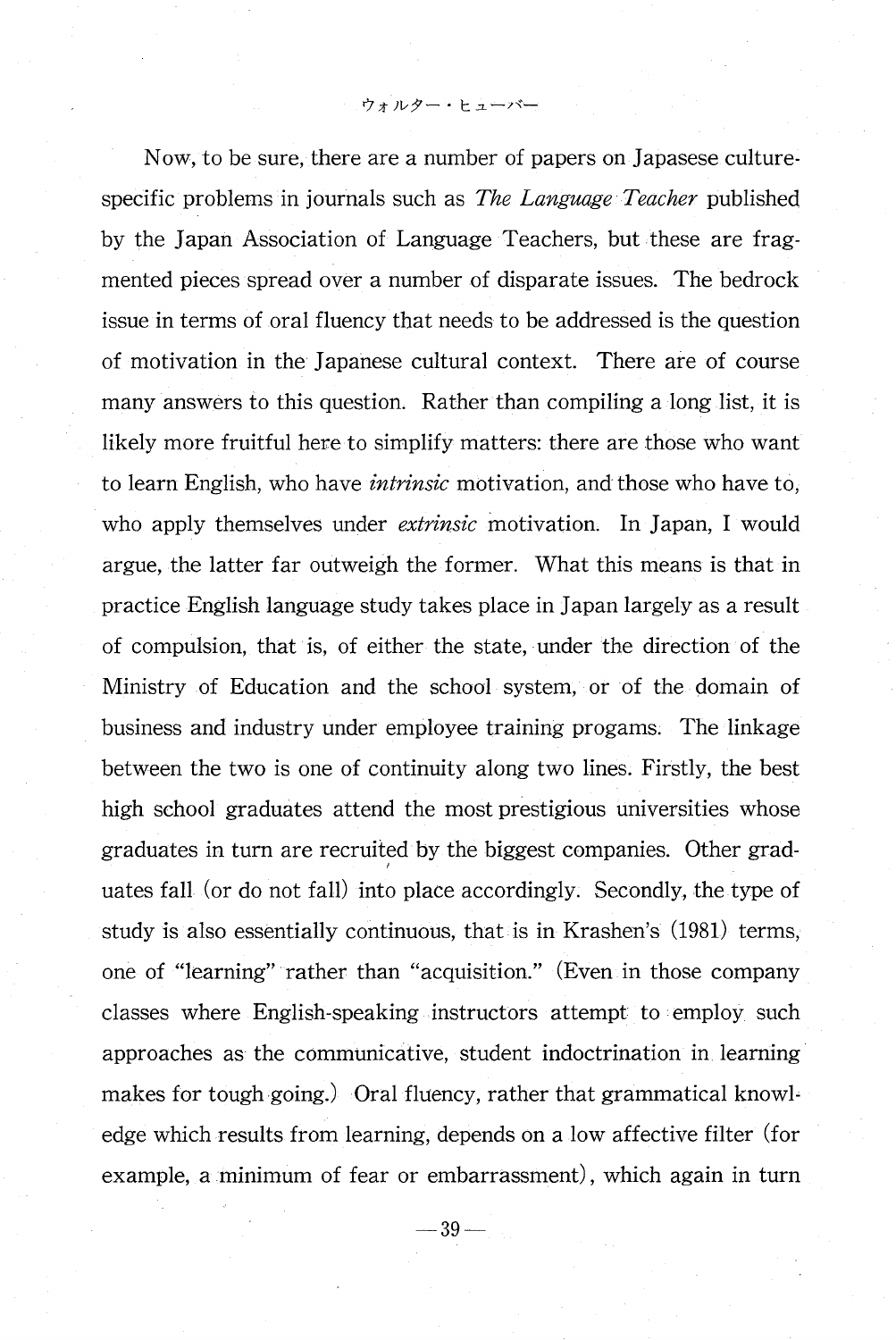largely depends on intrinsic motivation, especially once childhood has passed. In contrast, the dependence on "learning" and extrinsic motivation is the fundamental reason for Japanese 'inarticulate literacy'.

The explication of the cultural components of learning and extrinsic motivation in Japan would require space not available here. It will have to suffice at this point merely to mention the existence of such influential factors as the character of pre-and post-World War II history; the largely passive, one-way transmission character of traditional, but enduring teacher/student roles; the cultural value placed on non-talkativeness (except, ironically, in Japanese during school system English "conversation" classes taught by English speakers); the almost obsessive fear of making mistakes in Japanese culture; the also ironic and implicit but widely-held view that English is not a language to be spoken (brought about by decades of grammar translation learning) ; the deeply ingrained, culturally-sanctioned abhorrence of contamination from outside influences; and of course all the involute contradictions of the so-called "gaijin complex." To these limitations must be added politico-economic compulsions (read extrinsic motivations) that result from Japan's unique position in the global internationalization of commerce and its English language base. The term 'internationalization' itself has become an inflated instructional catch-word, in practice signifying very little in terms of change in the basic character of English language learning in Japan. The foregoing list of cultural problems in teaching English in Japan is at best partial and of course very generalized. Nevertheless, it is meant to indicate the tip of the iceberg, one a good ethnographer of communication would provide a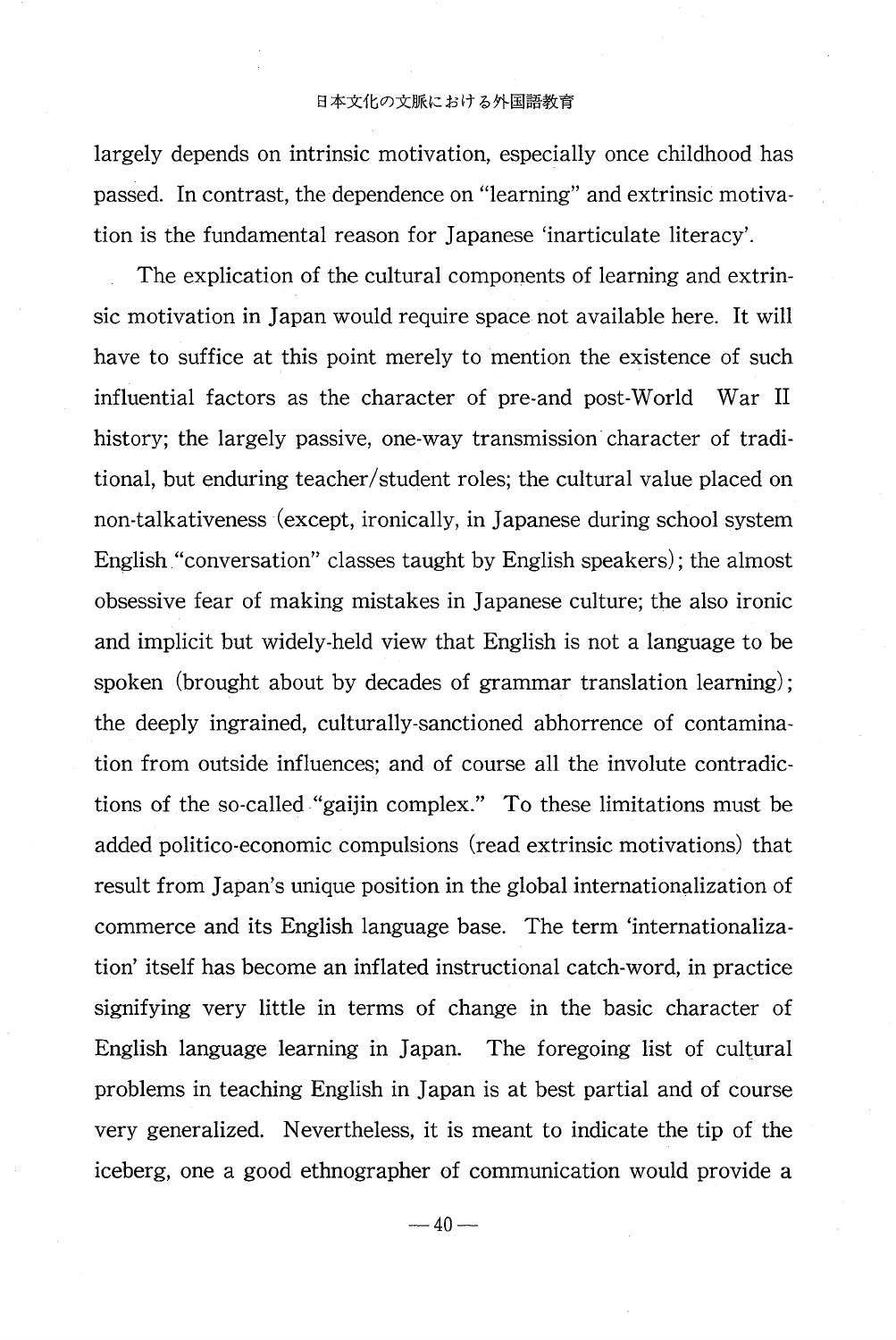great service in exposing fully.

Given this state of affairs, and the concomitant pretense among many (though of course not all) instructors that TEFL (Teaching English as a Foreign Language) in Japan is not a cynical but profitable exercise in flimflammery, what can be done to improve the preconditions for attaining oral fluency, and to reinforce what integrity does exist in the language instruction field? One possible answer lies in the area of content-based instruction. This is a relatively new approach in Japan and as yet there are a number of competing definitions of what content in practice entails. However, for present purposes I would agree with Mohan (1991) that a content course is one in which subject matter learning is integrated with language learning. As for rationale, "content -based instruction fulfills a number of conditions which have been posited as necessary for second/foreign language acquisition" (Snow, 1991:3). Besides providing comprehensible input and opportunities for meaningful use, content-based instruction leads to increased intrinsic motivation. Based on experience teaching a content course (described below), I find myself in agreement with Snow's observations: "Second/foreign language learners find the study of content interesting and often more related to their personal or professional needs than more traditional language courses. In addition, contentbased instruction courses can provide the boost in morale often needed at the intermediate proficiency level when motivation begins to sag. Moreover, the extensive use of authentic materials and tasks... provides effective means for exposing learners to real, communicative language that is usually not found in grammar-based methods and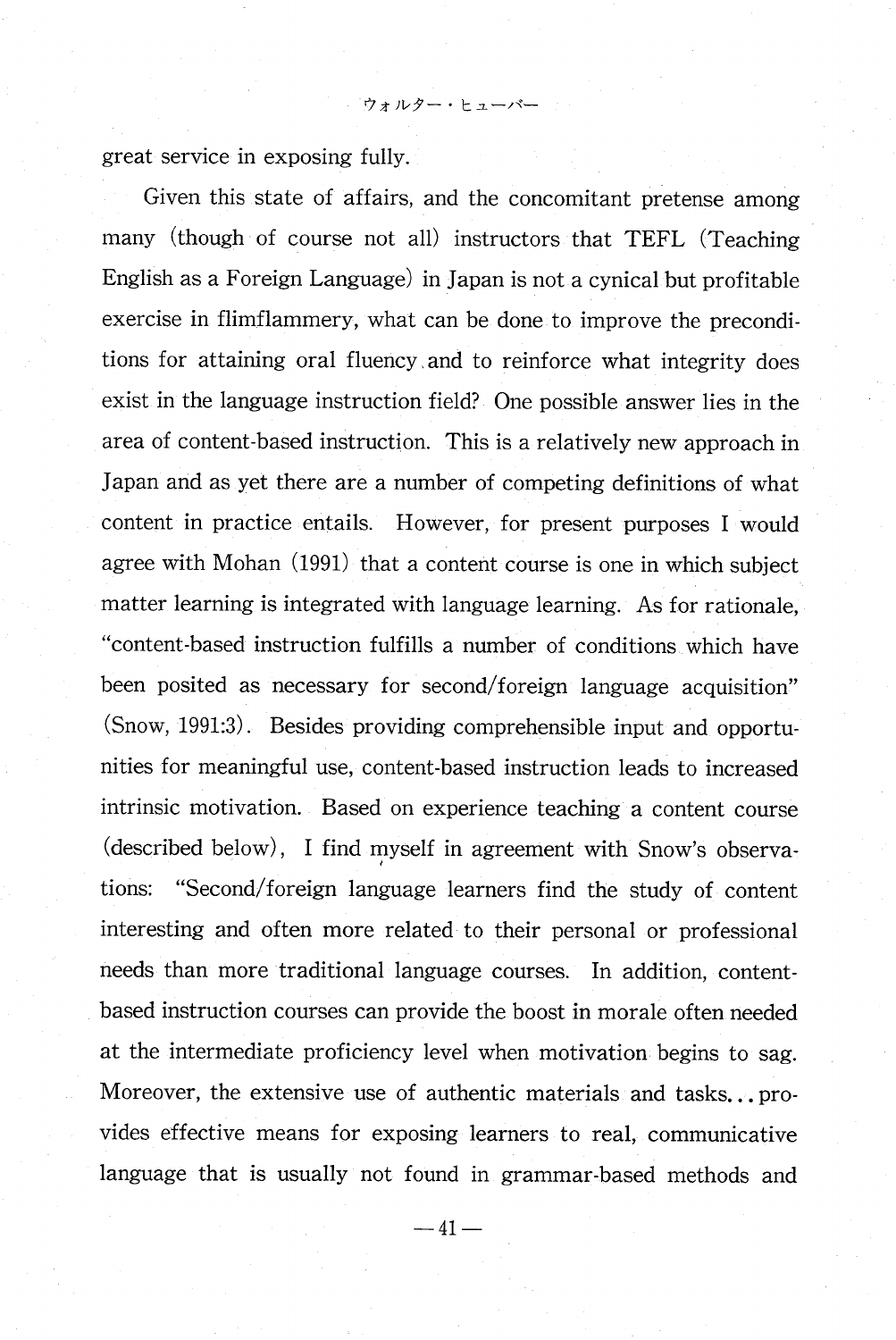textbooks" (Ibid.) . To these benefits can be added an increase in teacher motivation and interest which result from both the challenges of putting a content course together and from the satisfaction of having the reciprocal interest of the students.

By way of example I can now provide an account of teaching an introductory anthropology course to a small group of intermediate English language students at a Tokyo community college. This college (in fact more of community center offering a wide assortment of courses ranging from cooking to flower arrangement) has for several years had a foreign language, mainly English, conversation section. In the recent past it had become apparent that a certain level of stagnation had been reached in the market for its language programs. Student enrollment and interest in English classes seemed to be on the wane. It was thus decided to take up my offer to teach an introductory anthropology course. Being part of the"trickle of subject specialists" (Strevens, 1977:189) that have entered the language teaching profession, there was no problem with qualification.

With an enrollment of an average of six students, I have taught the course for three, ten week semesters over the last year and a half. During this period, a core group of students has returned each semester. A prerequisite for the course, with some exceptions, has been an intermediate level of English proficiency.

Using a first year college text commonly used in the U. S., I have followed a part lecture, part discussion format. Each week a five to ten page reading has been assigned, an in-class survey of vocabulary problems conducted and explicated, followed by a question-and-answer

 $-42-$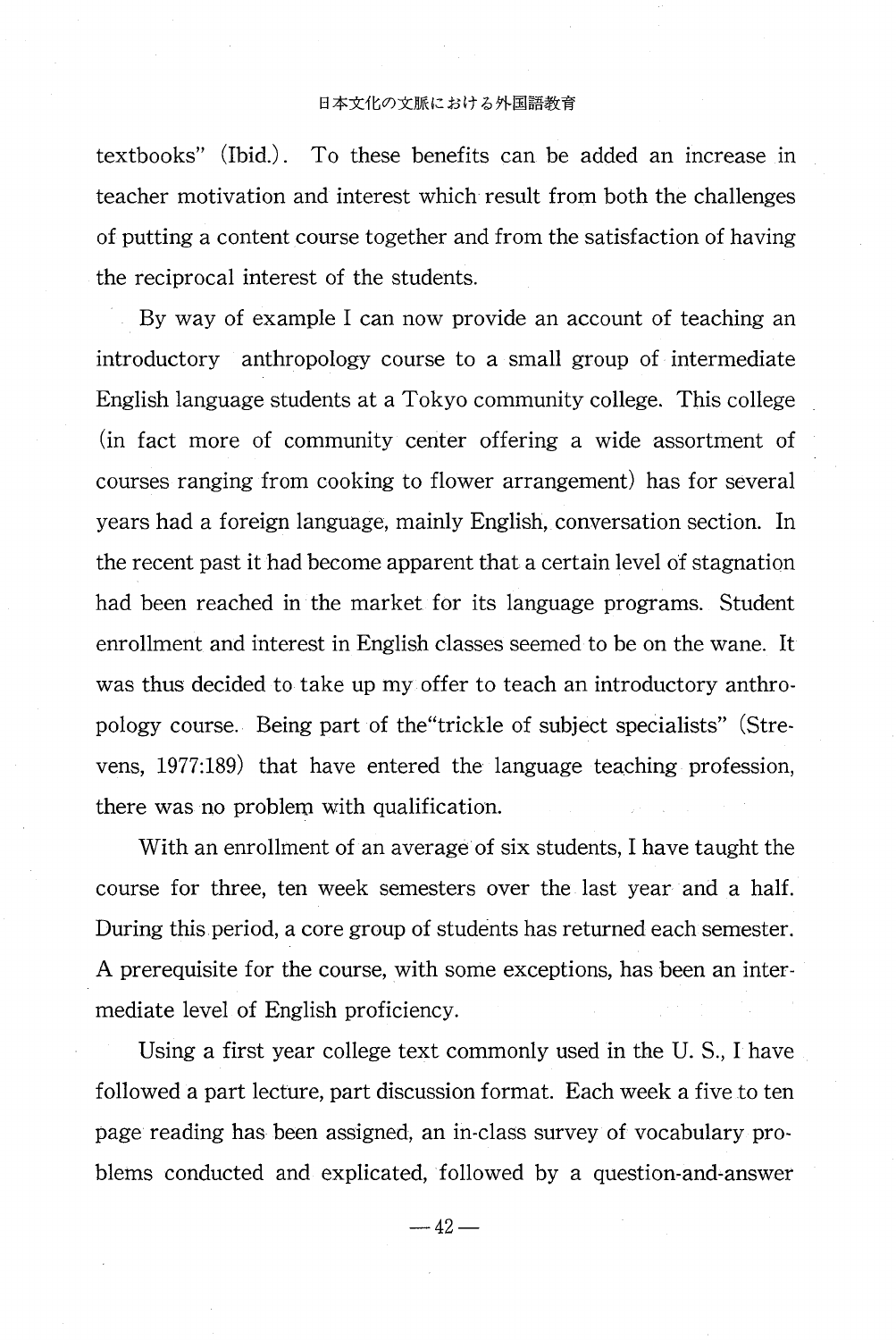comprehension check. As the course has progressed over the semester, less and less lecturing is done and guided discussion substituted. As a certain level of understanding of a particular topic is reached, for example, political and economic organization or belief and ritual, students have been given small research assignments which encourage using anthropological perspectives and analytical tools to look at their own society. This approach makes the topics more accessible and has also led to completely student-centered discussions. Nevertheless, these discussions have been monitored to keep students on track and to avoid slipping into idiosyncratic or anecdotal irrelevancies. This having been my objective, I am able to say the forgoing teaching strategies have been effective.

 Although admittedly impressionistic and informal, my evaluation of this course reveals a sustained high, intrinsic motivation, an increasingly low affective filter as the course has continued (although this obviously has something to do with increased familiarity with the instructor), and a definite increase in oral fluency in all the students. It must also be admitted that these students were intrinsically motivated to begin with; they were not forced to take my course. However, their level of motivation was raised, and sustained for over 18 months.

From the initial needs survey when I began this course it was discovered that 'traditional' conversation classes had become too boring for the students and they felt they were not able to make further progress. The anthropology course has given them something interesting to do with their English, a purpose both transactional and interactional, and in so doing has raised their level of oral fluency.

 $-43-$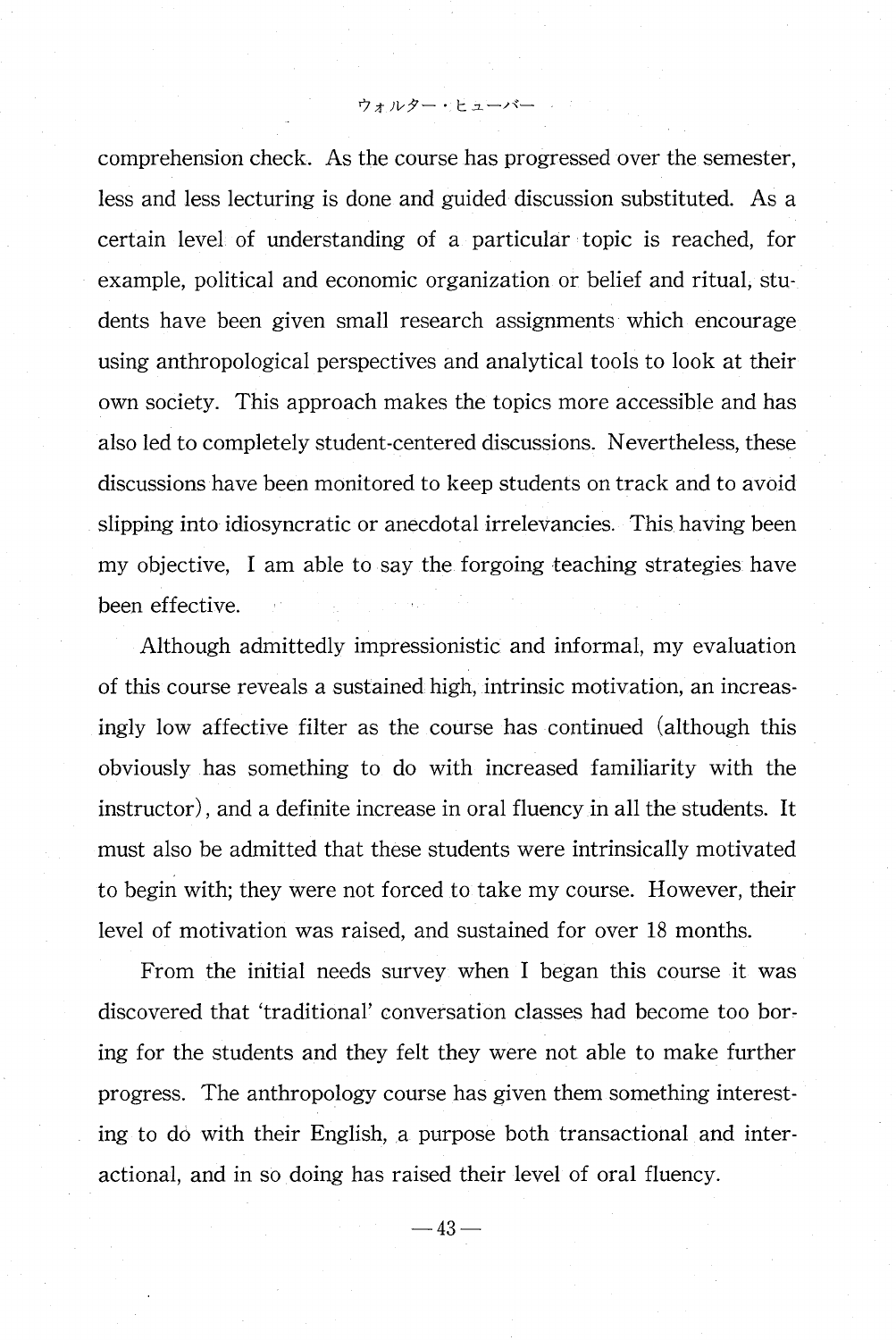Because this brief account can in no way satisfy the requirement of a systematic analysis of my content course activities, I can only tentatively answer Mohan's question "can a good content learning course also be a good language learning course?" (1991:6) . But that tentative answer is, yes.

### **Footnotes**

1 On evaluation, see Richards and Rogers, 1986:158-67. As they put the methods question: "It is no exaggeration to say that in reality, there is virtually no literature on the Natural Approach, Communicative Language Teaching, the Silent Way, and so on; what we have is a number of books and articles articles on the theory of these methods and approaches, but almost nothing on how such theory is reflected in actual classroom practices and processes. Hence the crucial question is, Do methods really exist....?" (Ibid.: 163) . Then, as now, the answer is, not really.

## **Bibliography**

Mohan, Bernard A. "The Integration of Language and Content: Recent Issues." The Language Teacher, X V :11, Tokyo, 1991:6-8.

Richards, Jack C. and Theodore S.Rodgers Approaches and Methods in Language Teaching, Cambridge University Press,

 $-44-$